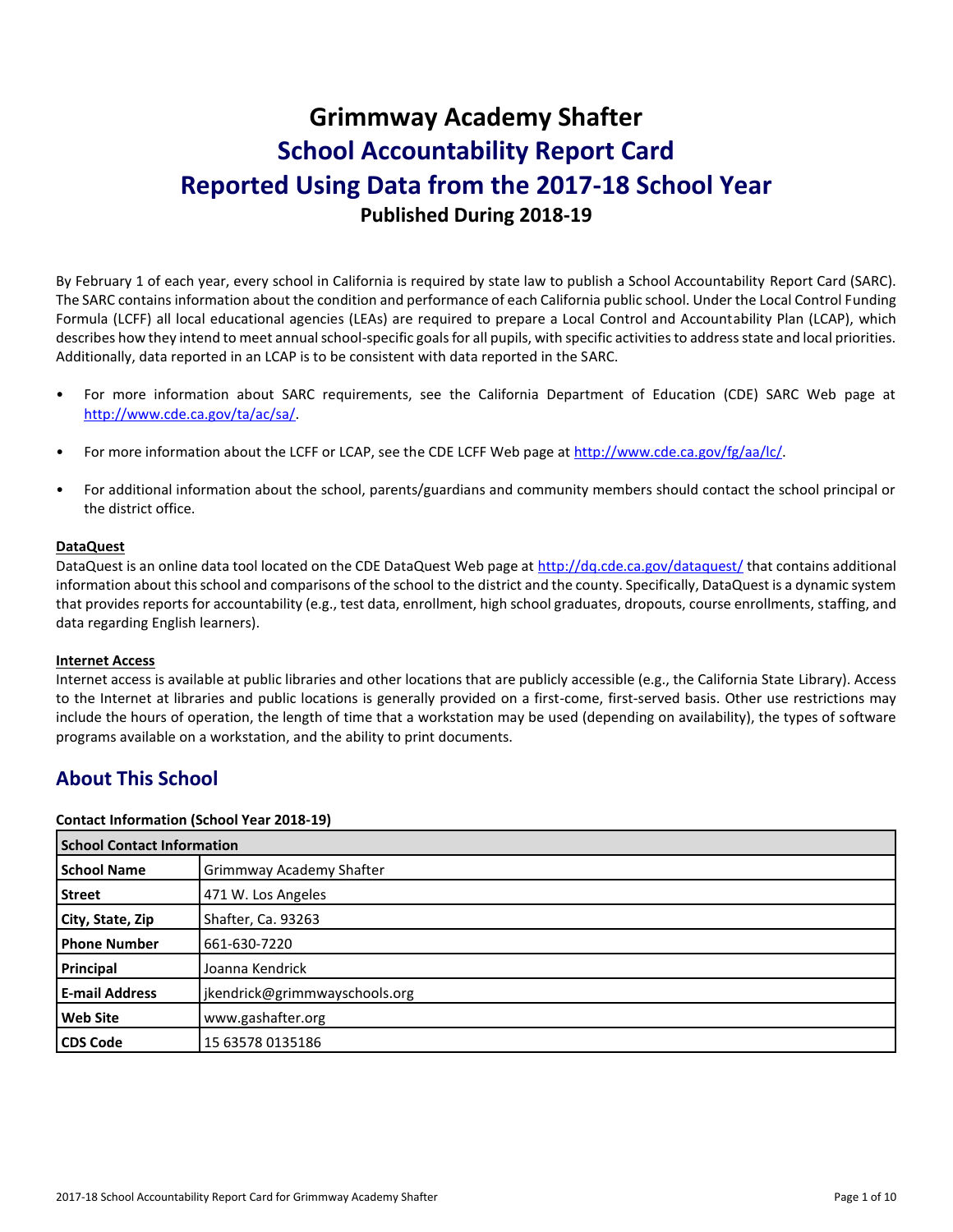| <b>District Contact Information</b> |                                 |  |
|-------------------------------------|---------------------------------|--|
| <b>District Name</b>                | <b>Grimmway Academy Shafter</b> |  |
| l Phone Number                      | 661-855-8200                    |  |
| Superintendent                      | Joanna Kendrick                 |  |
| <b>E-mail Address</b>               | jkendrick@grimmwayschools.org   |  |
| <b>Web Site</b>                     | www.gashafter.org               |  |

#### **School Description and Mission Statement (School Year 2018-19)**

Our mission is for Grimmway Academy Shafter, a K-5 public school, to close the achievement gap for students in the rural areas of Kern County by creating an environment for student excellence and well-being. Grimmway Academy Shafter will transform the educational landscape for students in the rural areas of Kern County by providing a model of excellence and innovation leading to college readiness and lifelong success.

The GA model is based is based on a blended learning approach, where concepts from the core curriculum are reinforced across a variety of different learning experiences. From fractions to history, to the life cycle of insects and plants, students learn concepts from their teachers in the classroom, experience them first-hand in the edible schoolyard and kitchen classroom, and work independently, at their own pace, using the latest technology in the school's Learning Labs. As part of our edible schoolyard program, students learn to grow and prepare healthy foods, while also developing life-enhancing skills, such as cooperation, collaboration, personal expression, and environmental stewardship. We expect great things for our students, parents, teachers, and staff, and strive to ensure a supportive learning environment for everyone. Small class sizes help to ensure that our highly skilled teachers can focus on the individual needs of each Grimmway Academy student.

Students receive two fresh and seasonal meals each day, prepared by our Chefs and nutrition experts in the Grimmway Cafe, where they also learn healthy eating habits and develop positive attitudes to trying new foods. Grimmway Academy also offers an afterschool enrichment program where art, music, homework assistance, crafts, and soccer clinics are available to all students.

#### **Student Enrollment by Grade Level (School Year 2017-18)**

| Grade<br>Level          | <b>Number of</b><br><b>Students</b> |
|-------------------------|-------------------------------------|
| Kindergarten            | 89                                  |
| Grade 1                 | 90                                  |
| Grade 2                 | 90                                  |
| Grade 3                 | 85                                  |
| Grade 4                 | 90                                  |
| <b>Total Enrollment</b> | 444                                 |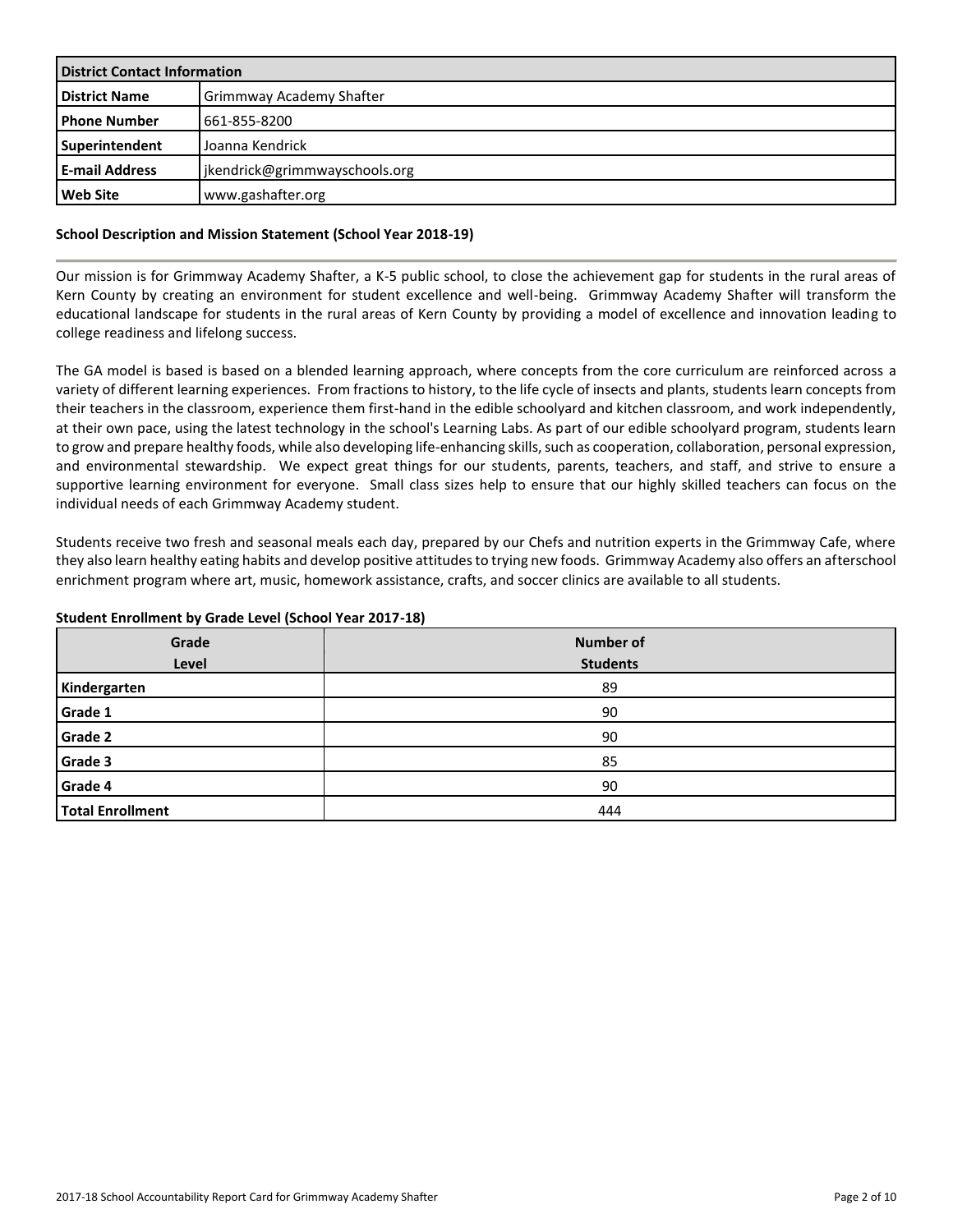#### **Student Enrollment by Group (School Year 2017-18)**

| <b>Student</b><br>Group                | <b>Percent of</b><br><b>Total Enrollment</b> |
|----------------------------------------|----------------------------------------------|
| <b>Black or African American</b>       | 0.5                                          |
| American Indian or Alaska Native       | 0.0                                          |
| Asian                                  | 0.2                                          |
| <b>Filipino</b>                        | 0.0                                          |
| <b>Hispanic or Latino</b>              | 89.4                                         |
| Native Hawaiian or Pacific Islander    | 0.0                                          |
| White                                  | 9.9                                          |
| <b>Socioeconomically Disadvantaged</b> | 83.1                                         |
| <b>English Learners</b>                | 41.9                                         |
| <b>Students with Disabilities</b>      | 4.7                                          |
| <b>Foster Youth</b>                    | 1.1                                          |

# **A. Conditions of Learning**

### **State Priority: Basic**

The SARC provides the following information relevant to the State priority: Basic (Priority 1):

- Degree to which teachers are appropriately assigned and fully credentialed in the subject area and for the pupils they are teaching;
- Pupils have access to standards-aligned instructional materials; and
- School facilities are maintained in good repair.

#### **Teacher Credentials**

|                                                                    | <b>School</b> |         |         | <b>District</b> |
|--------------------------------------------------------------------|---------------|---------|---------|-----------------|
| <b>Teachers</b>                                                    | 2016-17       | 2017-18 | 2018-19 | 2018-19         |
| With Full Credential                                               |               |         | a       |                 |
| Without Full Credential                                            |               | 13      | 18      | 18              |
| Teaching Outside Subject Area of Competence (with full credential) |               |         |         |                 |

#### **Teacher Misassignments and Vacant Teacher Positions**

| <b>Indicator</b>                                      | 2016-17 | 2017-18 | 2018-19 |
|-------------------------------------------------------|---------|---------|---------|
| <b>Misassignments of Teachers of English Learners</b> |         |         |         |
| <b>Total Teacher Misassignments *</b>                 |         |         |         |
| Vacant Teacher Positions                              |         |         |         |

Note: "Misassignments" refers to the number of positions filled by teachers who lack legal authorization to teach that grade level, subject area, student group, etc.

\* Total Teacher Misassignments includes the number of Misassignments of Teachers of English Learners.

#### **Quality, Currency, Availability of Textbooks and Instructional Materials (School Year 2018-19)**

#### **Year and month in which data were collected:** January 2019

| <b>Subject</b>               | <b>Textbooks and Instructional Materials/</b><br><b>Year of Adoption</b> | <b>From</b><br><b>Most Recent</b><br><b>Adoption?</b> | <b>Percent of Students</b><br><b>Lacking Own</b><br><b>Assigned Copy</b> |
|------------------------------|--------------------------------------------------------------------------|-------------------------------------------------------|--------------------------------------------------------------------------|
| <b>Reading/Language Arts</b> | Journeys/2017                                                            | Yes                                                   |                                                                          |
| <b>Mathematics</b>           | Engage New York/2017                                                     | Yes                                                   |                                                                          |
| <b>Science</b>               | Discovery Education/2017                                                 | Yes                                                   |                                                                          |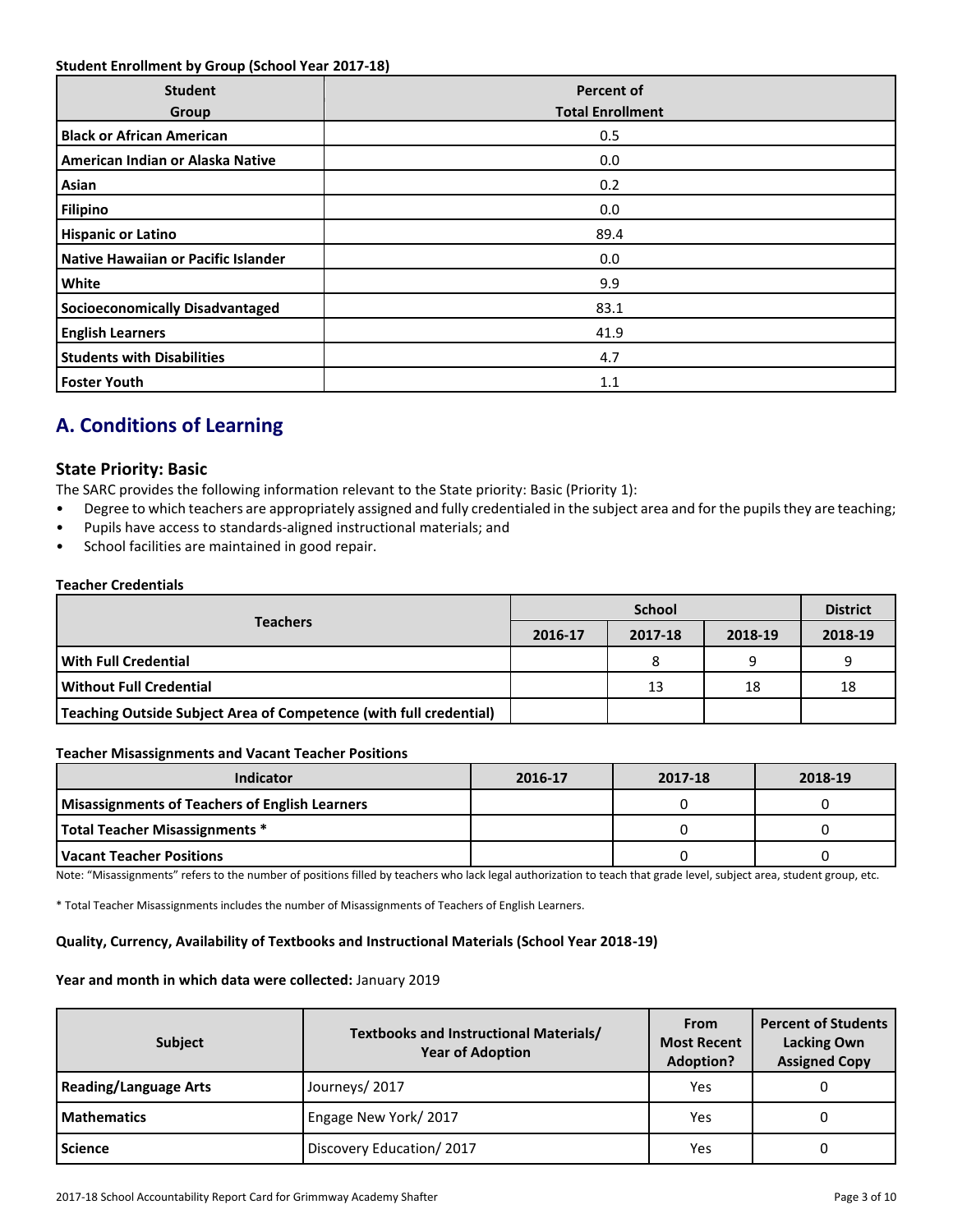| <b>Subject</b>                | Textbooks and Instructional Materials/<br><b>Year of Adoption</b> | From<br><b>Most Recent</b><br><b>Adoption?</b> | <b>Percent of Students</b><br><b>Lacking Own</b><br><b>Assigned Copy</b> |
|-------------------------------|-------------------------------------------------------------------|------------------------------------------------|--------------------------------------------------------------------------|
| <b>History-Social Science</b> | Studies Weekly/2018                                               | Yes                                            |                                                                          |

#### **School Facility Conditions and Planned Improvements (Most Recent Year)**

### **School Facility Good Repair Status (Most Recent Year)**

Using the **most recently collected** FIT data (or equivalent), provide the following:

- Determination of repair status for systems listed
- Description of any needed maintenance to ensure good repair
- The year and month in which the data were collected
- The overall rating

| <b>School Facility Good Repair Status (Most Recent Year)</b><br>Year and month of the most recent FIT report: January 2019 |                      |                                                            |  |  |  |
|----------------------------------------------------------------------------------------------------------------------------|----------------------|------------------------------------------------------------|--|--|--|
| <b>System Inspected</b>                                                                                                    | <b>Repair Status</b> | <b>Repair Needed and</b><br><b>Action Taken or Planned</b> |  |  |  |
| Systems: Gas Leaks, Mechanical/HVAC,<br>Sewer                                                                              | Good                 |                                                            |  |  |  |
| <b>Interior: Interior Surfaces</b>                                                                                         | Good                 |                                                            |  |  |  |
| <b>Cleanliness:</b> Overall Cleanliness, Pest/<br>Vermin Infestation                                                       | Good                 |                                                            |  |  |  |
| <b>Electrical: Electrical</b>                                                                                              | Good                 |                                                            |  |  |  |
| Restrooms/Fountains: Restrooms, Sinks/<br><b>Fountains</b>                                                                 | Good                 |                                                            |  |  |  |
| Safety: Fire Safety, Hazardous Materials                                                                                   | Good                 |                                                            |  |  |  |
| <b>Structural: Structural Damage, Roofs</b>                                                                                | Good                 |                                                            |  |  |  |
| External: Playground/School Grounds,<br>Windows/Doors/Gates/Fences                                                         | Good                 |                                                            |  |  |  |

### **Overall Facility Rating (Most Recent Year)**

| Year and month of the most recent FIT report: January 2019 |           |
|------------------------------------------------------------|-----------|
| <b>Overall Rating</b>                                      | Exemplary |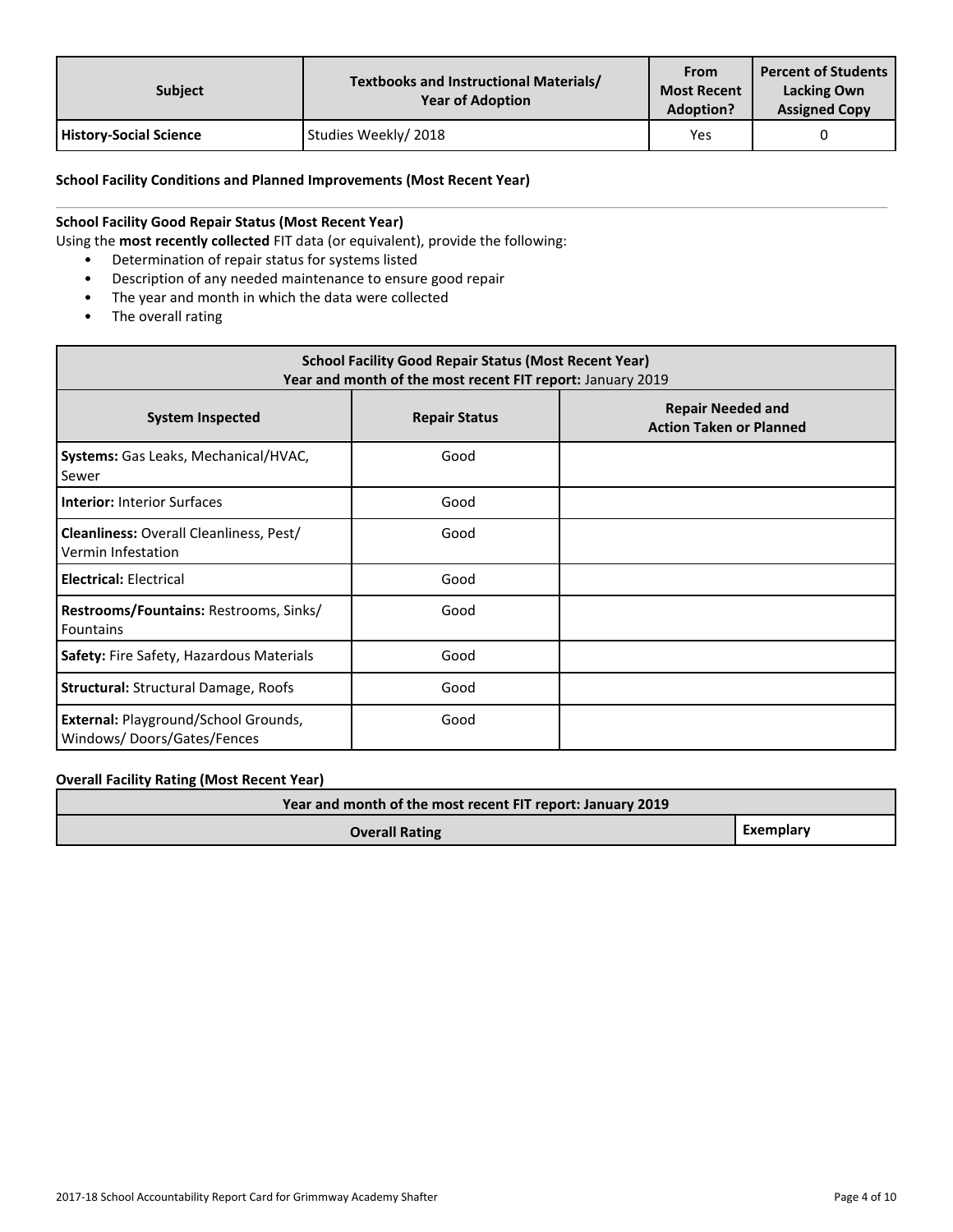# **B. Pupil Outcomes**

# **State Priority: Pupil Achievement**

The SARC provides the following information relevant to the State priority: Pupil Achievement (Priority 4):

- **Statewide assessments** (i.e., California Assessment of Student Performance and Progress [CAASPP] System, which includes the Smarter Balanced Summative Assessments for students in the general education population and the California Alternate Assessments [CAAs] for English language arts/literacy [ELA] and mathematics given in grades three through eight and grade eleven. Only eligible students may participate in the administration of the CAAs. CAAs items are aligned with alternate achievement standards, which are linked with the Common Core State Standards [CCSS] for students with the most significant cognitive disabilities); and
- The percentage of students who have successfully completed courses that satisfy the requirements for entrance to the University of California and the California State University, or career technical education sequences or programs of study.

#### **CAASPP Test Results in English Language Arts/Literacy (ELA) and Mathematics for All Students Grades Three through Eight and Grade Eleven**

|                                                                      | Percent of Students Meeting or Exceeding the State Standards<br>$\left($ grades 3-8 and 11 $\right)$ |         |                 |         |              |         |
|----------------------------------------------------------------------|------------------------------------------------------------------------------------------------------|---------|-----------------|---------|--------------|---------|
| <b>Subject</b>                                                       | <b>School</b>                                                                                        |         | <b>District</b> |         | <b>State</b> |         |
|                                                                      | 2016-17                                                                                              | 2017-18 | 2016-17         | 2017-18 | 2016-17      | 2017-18 |
| <b>English Language Arts/Literacy</b><br>$\sqrt{grades}$ 3-8 and 11) |                                                                                                      | 29.0    |                 | 32.0    |              | 50.0    |
| <b>Mathematics</b><br>$\sqrt{grades}$ 3-8 and 11)                    |                                                                                                      | 29.0    |                 | 24.0    |              | 38.0    |

Note: Percentages are not calculated when the number of students tested is ten or less, either because the number of students in this category is too small for statistical accuracy or to protect student privacy.

Note: ELA and mathematics test results include the Smarter Balanced Summative Assessment and the CAA. The "Percent Met or Exceeded" is calculated by taking the total number of students who met or exceeded the standard on the Smarter Balanced Summative Assessment plus the total number of students who met the standard (i.e., achieved Level 3–Alternate) on the CAAs divided by the total number of students who participated in both assessments.

## **CAASPP Test Results in ELA by Student Group**

**Grades Three through Eight and Grade Eleven (School Year 2017-18)**

| <b>Student Group</b>                   | <b>Total</b><br><b>Enrollment</b> | <b>Number</b><br><b>Tested</b>        | Percent<br><b>Tested</b> | Percent<br><b>Met or Exceeded</b> |
|----------------------------------------|-----------------------------------|---------------------------------------|--------------------------|-----------------------------------|
| <b>All Students</b>                    | 172                               | 167                                   | 97.09                    | 29.34                             |
| <b>Male</b>                            | 81                                | 78                                    | 96.30                    | 15.38                             |
| Female                                 | 91                                | 89                                    | 97.80                    | 41.57                             |
| Asian                                  | $- -$                             | $\hspace{0.05cm}$ – $\hspace{0.05cm}$ | --                       | --                                |
| <b>Hispanic or Latino</b>              | 151                               | 148                                   | 98.01                    | 27.70                             |
| White                                  | 19                                | 18                                    | 94.74                    | 38.89                             |
| <b>Socioeconomically Disadvantaged</b> | 142                               | 138                                   | 97.18                    | 25.36                             |
| <b>English Learners</b>                | 85                                | 83                                    | 97.65                    | 25.30                             |
| <b>Students with Disabilities</b>      | --                                | $\hspace{0.05cm}$ – $\hspace{0.05cm}$ | --                       |                                   |

Note: ELA test results include the Smarter Balanced Summative Assessment and the CAA. The "Percent Met or Exceeded" is calculated by taking the total number of students who met or exceeded the standard on the Smarter Balanced Summative Assessment plus the total number of students who met the standard (i.e., achieved Level 3–Alternate) on the CAAs divided by the total number of students who participated in both assessments.

Note: Double dashes (--) appear in the table when the number of students is ten or less, either because the number of students in this category is too small for statistical accuracy or to protect student privacy.

Note: The number of students tested includes all students who participated in the test whether they received a score or not; however, the number of students tested is not the number that was used to calculate the achievement level percentages. The achievement level percentages are calculated using only students who received scores.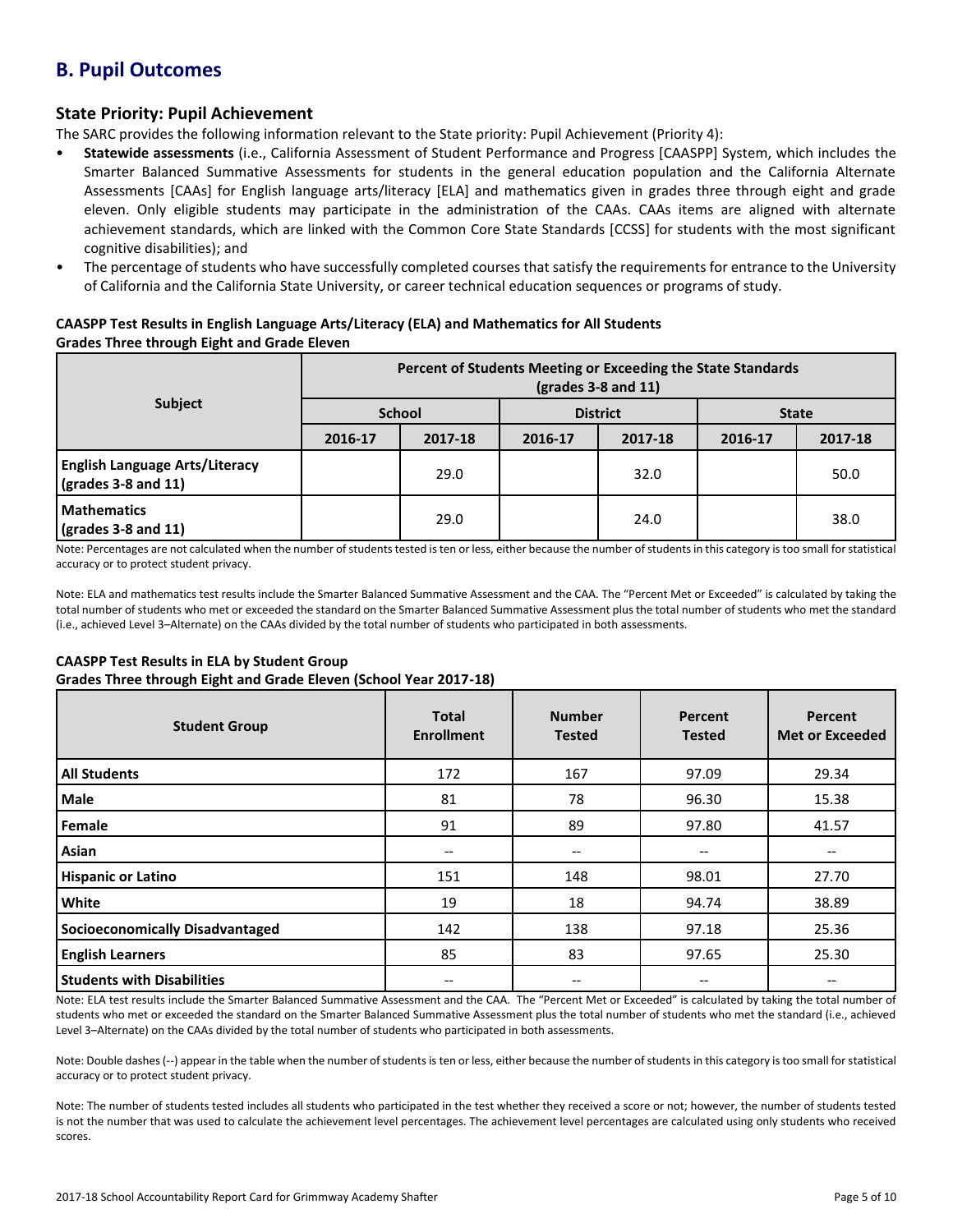#### **CAASPP Test Results in Mathematics by Student Group Grades Three through Eight and Grade Eleven (School Year 2017-18)**

| <b>Student Group</b>                   | <b>Total</b><br><b>Enrollment</b> | <b>Number</b><br><b>Tested</b>        | <b>Percent</b><br><b>Tested</b> | Percent<br><b>Met or Exceeded</b> |
|----------------------------------------|-----------------------------------|---------------------------------------|---------------------------------|-----------------------------------|
| <b>All Students</b>                    | 172                               | 168                                   | 97.67                           | 29.17                             |
| <b>Male</b>                            | 81                                | 79                                    | 97.53                           | 24.05                             |
| Female                                 | 91                                | 89                                    | 97.8                            | 33.71                             |
| Asian                                  | --                                | $\hspace{0.05cm}$ – $\hspace{0.05cm}$ | --                              | --                                |
| <b>Hispanic or Latino</b>              | 151                               | 149                                   | 98.68                           | 28.86                             |
| White                                  | 19                                | 18                                    | 94.74                           | 27.78                             |
| <b>Socioeconomically Disadvantaged</b> | 142                               | 139                                   | 97.89                           | 27.34                             |
| <b>English Learners</b>                | 85                                | 84                                    | 98.82                           | 28.57                             |
| <b>Students with Disabilities</b>      |                                   |                                       |                                 |                                   |

Note: Mathematics test results include the Smarter Balanced Summative Assessment and the CAA. The "Percent Met or Exceeded" is calculated by taking the total number of students who met or exceeded the standard on the Smarter Balanced Summative Assessment plus the total number of students who met the standard (i.e., achieved Level 3–Alternate) on the CAAs divided by the total number of students who participated in both assessments.

Note: Double dashes (--) appear in the table when the number of students is ten or less, either because the number of students in this category is too small for statistical accuracy or to protect student privacy.

Note: The number of students tested includes all students who participated in the test whether they received a score or not; however, the number of students tested is not the number that was used to calculate the achievement level percentages. The achievement level percentages are calculated using only students who received scores.

### **CAASPP Test Results in Science for All Students**

**Grades Five, Eight, and Ten**

|                               | Percentage of Students Meeting or Exceeding the State Standard |         |         |                 |              |         |  |
|-------------------------------|----------------------------------------------------------------|---------|---------|-----------------|--------------|---------|--|
| <b>Subject</b>                | <b>School</b>                                                  |         |         | <b>District</b> | <b>State</b> |         |  |
|                               | 2016-17                                                        | 2017-18 | 2016-17 | 2017-18         | 2016-17      | 2017-18 |  |
| Science (grades 5, 8, and 10) | N/A                                                            | N/A     | N/A     | N/A             | N/A          | N/A     |  |

Note: Cells with N/A values do not require data.

Note: The 2016–17 and 2017–18 data are not available. The CDE is developing a new science assessment based on the Next Generation Science Standards for California Public Schools (CA NGSS). The CAST was pilot-tested in spring 2017 and field-tested in spring 2018. The CAST will be administered operationally during the 2018–19 school year. The CAA for Science was pilot-tested for two years (i.e., 2016–17 and 2017–18) and the CAA for Science will be field-tested in 2018–19.

Note: Science test results include the CAST and the CAA for Science. The "Percent Met or Exceeded" is calculated by taking the total number of students who met or exceeded the standard on the CAST plus the total number of students who met the standard (i.e., achieved Level 3–Alternate) on the CAA for Science divided by the total number of students who participated on both assessments.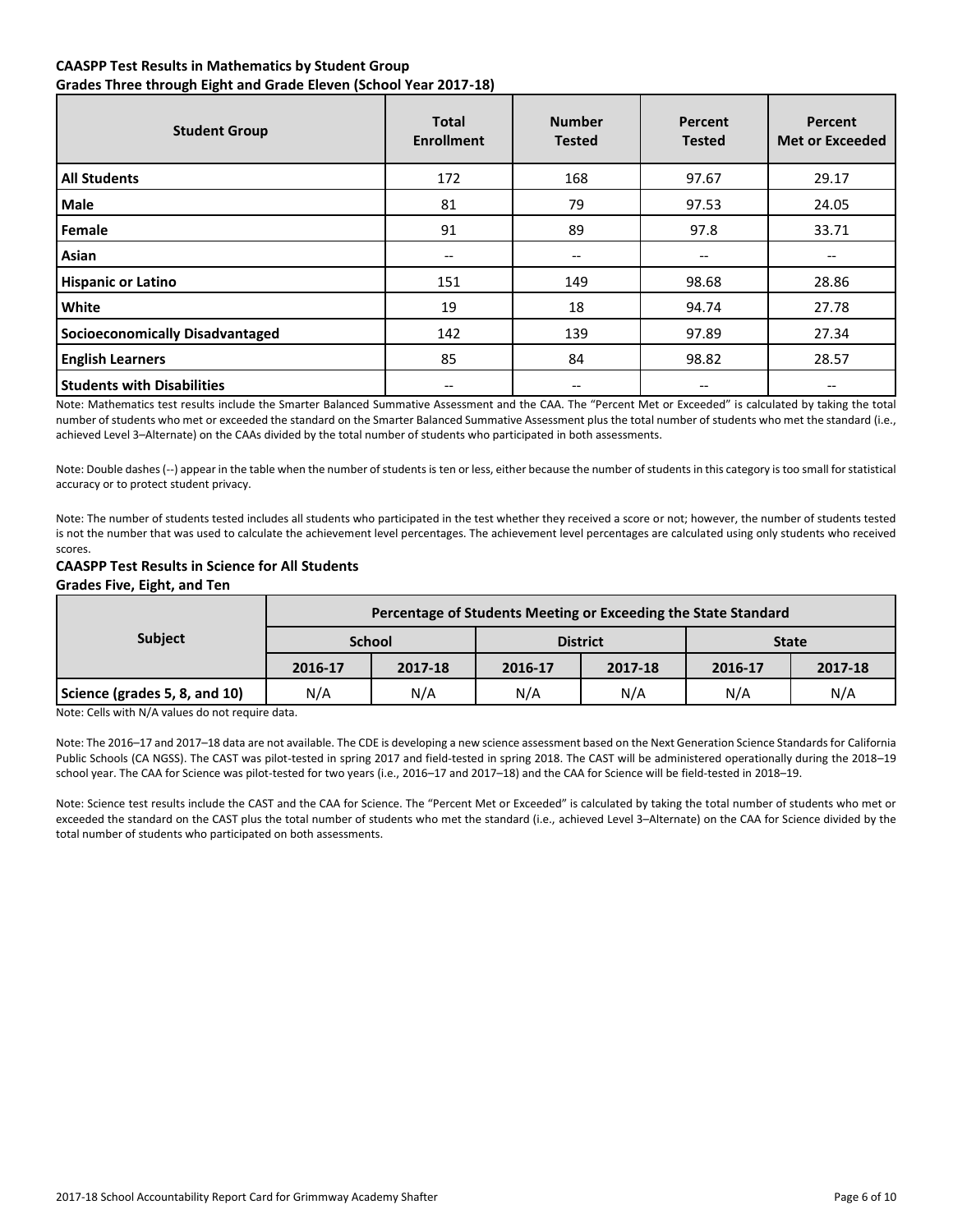# **C. Engagement**

# **State Priority: Parental Involvement**

The SARC provides the following information relevant to the State priority: Parental Involvement (Priority 3):

• Efforts the school district makes to seek parent input in making decisions for the school district and each school site.

#### **Opportunities for Parental Involvement (School Year 2018-19)**

Grimmway Academy families are encouraged to perform 30 "Engagement Hours" per family each school year that their child is enrolled. These hours are not a condition of enrollment or student participation in any activity. All approved activities coincide with good parenting practices that help students succeed in school. Research shows that parents involved in their child's learning at school results in higher student achievement and overall school experience.

Examples of Parent Engagement Hours:

- Attend POGA Meetings
- Attending a Parent Conference
- Parent Forums
- School Site Council
- Governance & Board Meetings
- Volunteering in the Café
- Preparing Classroom Material
- Supervising a School Event
- Classroom Tutoring
- Attend a Cooking Class in the Edible Schoolyard

A Mutual Promise form is signed at the beginning of the school year by both the family and school official. The document outlines all the practices Grimmway Academy will implement to help your child succeed at our school. It also outlines what families must promise to do to support their child at GA with the goal of succeeding in our rigorous environment.

The Parents of Grimmway Academy (POGA) is the parent group on campus that supports the stated mission and purposes of Grimmway Academy as defined by the school's charter and as approved by the Board of Directors. The POGA is organized for the purpose of promoting the interests of GA in cooperation with the administrators and teachers. In addition, they provide a forum for the sharing of ideas that will benefit GA and for educating parents about the GA educational program.

## **State Priority: School Climate**

The SARC provides the following information relevant to the State priority: School Climate (Priority 6):

- Pupil suspension rates;
- Pupil expulsion rates; and
- Other local measures on the sense of safety.

#### **Suspensions and Expulsions**

|                    | <b>School</b> |         |         | <b>District</b> |         |         | <b>State</b> |         |         |
|--------------------|---------------|---------|---------|-----------------|---------|---------|--------------|---------|---------|
| Rate               | 2015-16       | 2016-17 | 2017-18 | 2015-16         | 2016-17 | 2017-18 | 2015-16      | 2016-17 | 2017-18 |
| <b>Suspensions</b> | 0.0           | 0.0     | 0.2     | 2.5             | 2.7     | 2.3     | 3.7          |         | 3.5     |
| <b>Expulsions</b>  | 0.0           | 0.0     | 0.0     | 0.0             | 0.0     | 0.0     | 0.1          | 0.1     | 0.1     |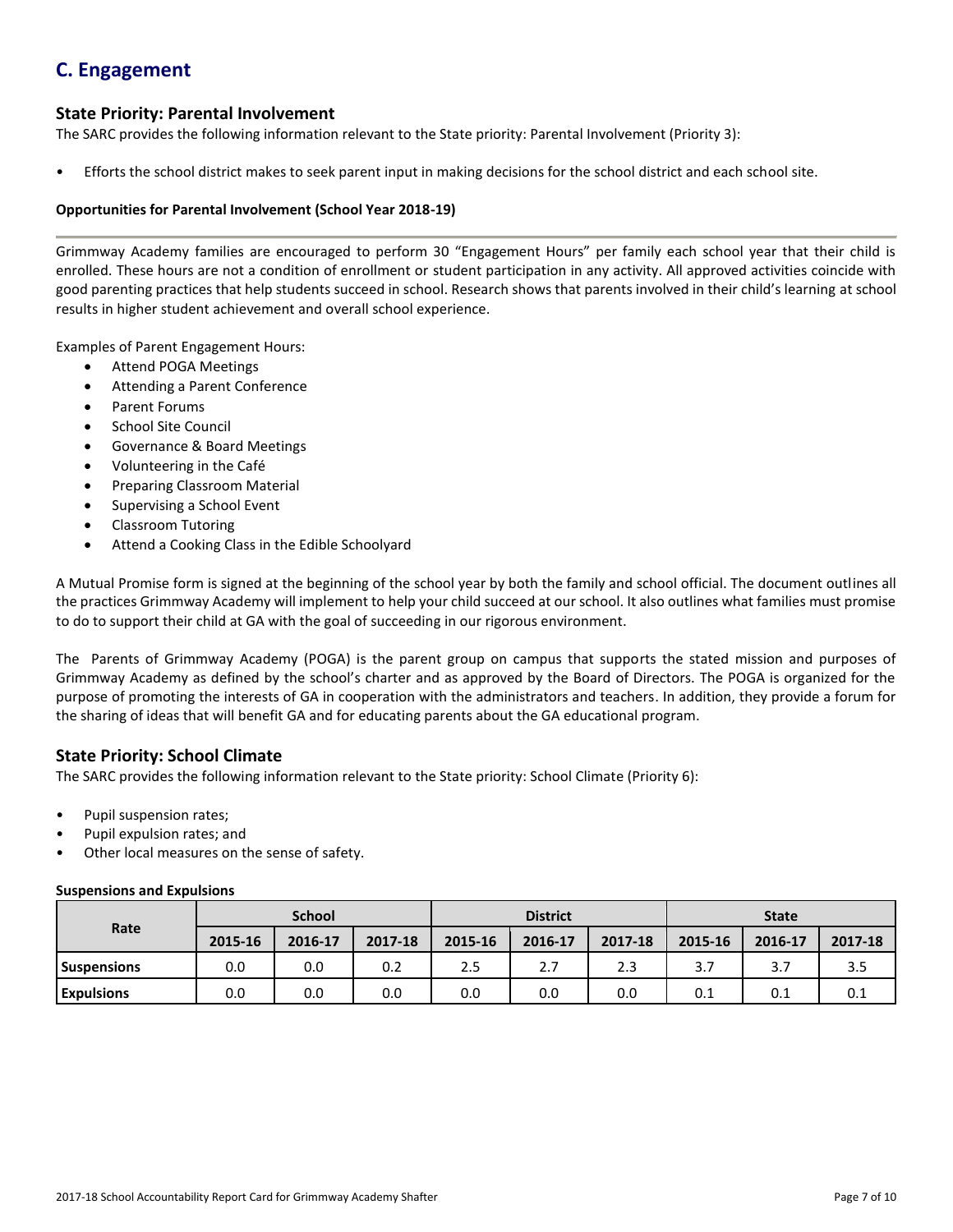The school will review and update the safety plan by March 1 of each year and report on the status of its plan by July of each year. The annual assessment is completed by the School Site Council.

Grimmway Academy's School Safety Plan addresses and is compliant in the areas of disaster preparedness, student and staff safety, and staff training. All staff are regularly and continuously trained in emergency procedures and have been assigned specific tasks in the case of an emergency.

This School Safety Plan (SSP):

- Conforms to the National Incident Management System (NIMS), the Standardized Emergency Management System (SEMS) and organizes emergency response at all levels in compliance with the Incident Command System (ICS).
- Establishes response policies and procedures and provides Grimmway Academy clear guidance for planning purposes.
- Establishes the need for unified training and response exercises to ensure compliance.

A copy of the Grimmway Academy school safety plan is available in the Principal's office.

# **D. Other SARC Information**

The information in this section is required to be in the SARC but is not included in the state priorities for LCFF.

|                |                             |          | 2015-16                  |       | 2016-17                     |                          |           | 2017-18                          |                             |          |           |       |
|----------------|-----------------------------|----------|--------------------------|-------|-----------------------------|--------------------------|-----------|----------------------------------|-----------------------------|----------|-----------|-------|
| Grade          | Avg.                        |          | <b>Number of Classes</b> |       | Avg.                        | <b>Number of Classes</b> |           | <b>Number of Classes</b><br>Avg. |                             |          |           |       |
| Level          | <b>Class</b><br><b>Size</b> | $1 - 20$ | $21 - 32$                | $33+$ | <b>Class</b><br><b>Size</b> | $1 - 20$                 | $21 - 32$ | $33+$                            | <b>Class</b><br><b>Size</b> | $1 - 20$ | $21 - 32$ | $33+$ |
| К              |                             |          |                          |       |                             |                          |           |                                  | 30                          |          | 15        |       |
|                |                             |          |                          |       |                             |                          |           |                                  | 30                          |          | 18        |       |
| $\overline{2}$ |                             |          |                          |       |                             |                          |           |                                  | 31                          |          | 18        |       |
| 3              |                             |          |                          |       |                             |                          |           |                                  | 28                          |          | 18        |       |
| 4              |                             |          |                          |       |                             |                          |           |                                  | 30                          |          | 18        |       |

#### **Average Class Size and Class Size Distribution (Elementary)**

Number of classes indicates how many classes fall into each size category (a range of total students per class).

\*\* "Other" category is for multi-grade level classes.

#### **Academic Counselors and Other Support Staff (School Year 2017-18)**

| <b>Title</b>                                               | <b>Number of FTE</b><br><b>Assigned to School</b> | <b>Average Number of Students per</b><br><b>Academic Counselor</b> |
|------------------------------------------------------------|---------------------------------------------------|--------------------------------------------------------------------|
| <b>Academic Counselor</b>                                  | 0                                                 | N/A                                                                |
| <b>Counselor (Social/Behavioral or Career Development)</b> | 1.0                                               | N/A                                                                |
| Library Media Teacher (Librarian)                          | 0                                                 | N/A                                                                |
| <b>Library Media Services Staff (Paraprofessional)</b>     | 0                                                 | N/A                                                                |
| Psychologist                                               | .20                                               | N/A                                                                |
| <b>Social Worker</b>                                       | 0                                                 | N/A                                                                |
| <b>Nurse</b>                                               | 1.0                                               | N/A                                                                |
| <b>Speech/Language/Hearing Specialist</b>                  | .60                                               | N/A                                                                |
| <b>Resource Specialist (non-teaching)</b>                  | 3.0                                               | N/A                                                                |
| <b>Other</b>                                               | 0                                                 | N/A                                                                |

Note: Cells with N/A values do not require data.

\*One Full Time Equivalent (FTE) equals one staff member working full time; one FTE could also represent two staff members who each work 50 percent of full time.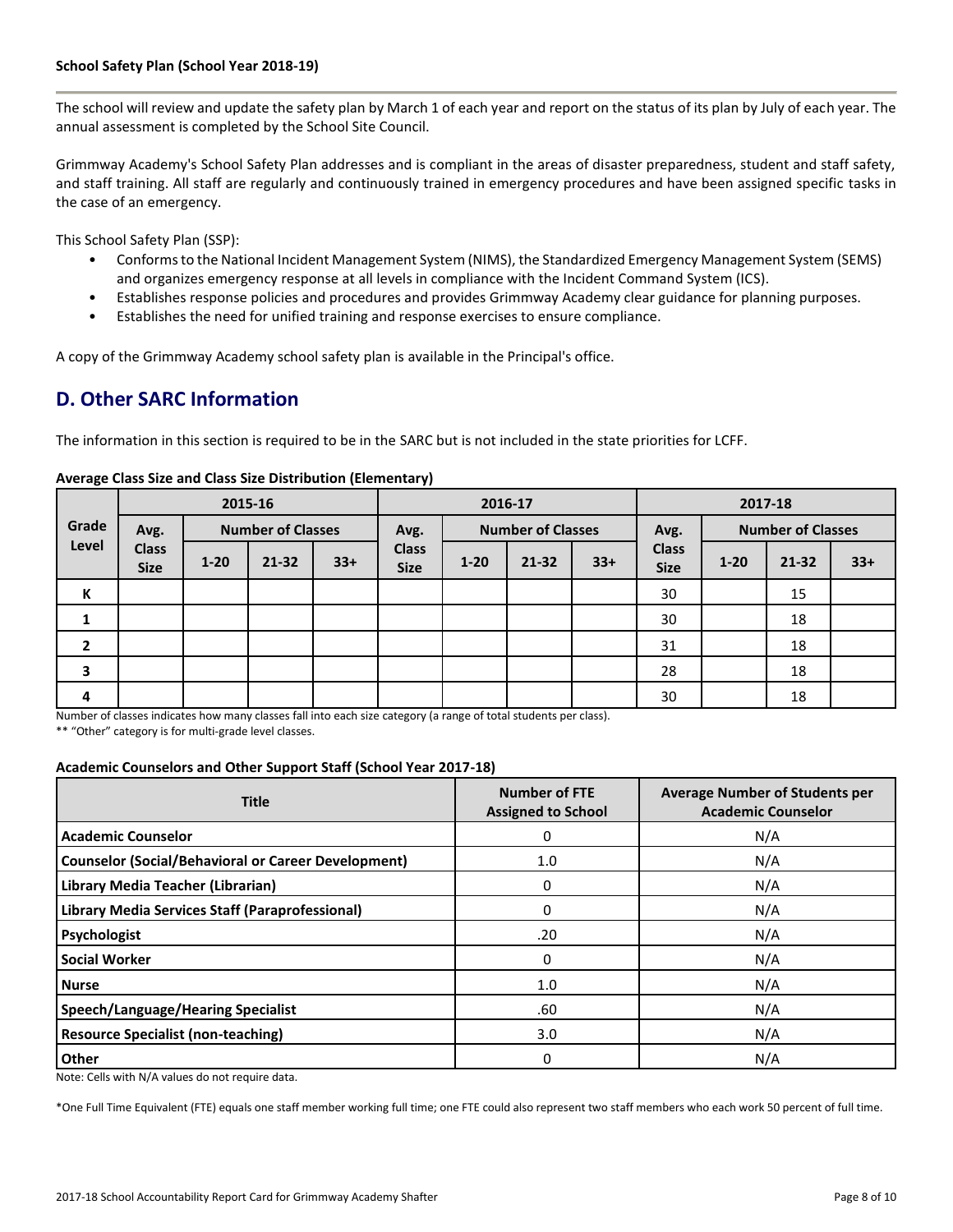#### **Expenditures per Pupil and School Site Teacher Salaries (Fiscal Year 2016-17)**

|                                                     | <b>Expenditures Per Pupil</b> | Average                            |                               |                                 |  |
|-----------------------------------------------------|-------------------------------|------------------------------------|-------------------------------|---------------------------------|--|
| Level                                               | <b>Total</b>                  | Supplemental/<br><b>Restricted</b> | Basic/<br><b>Unrestricted</b> | <b>Teacher</b><br><b>Salary</b> |  |
| <b>School Site</b>                                  | N/A                           | N/A                                | N/A                           | N/A                             |  |
| <b>District</b>                                     | N/A                           | N/A                                | N/A                           |                                 |  |
| <b>Percent Difference: School Site and District</b> | N/A                           | N/A                                |                               |                                 |  |
| <b>State</b>                                        | N/A                           | N/A                                | \$7,125                       | \$76,046                        |  |
| <b>Percent Difference: School Site and State</b>    | N/A                           | N/A                                |                               |                                 |  |

Note: Cells with N/A values do not require data.

**The California Department of Education issued guidance to LEAs on August 1, 2018, regarding how to calculate school-level per-pupil expenditures that will be reported on 2018-19 report cards.**

#### **Types of Services Funded (Fiscal Year 2017-18)**

rimmway Academy provides the same standards as other public schools: we accept all students; tuition is free; our students participate in state tests; we teach core academic curricilum; and our teachers have the same teaching credentials. Our advantage lies in our flexibility and autonomy to build an academic model that addresses the distinctive needs of our community. We provide small class sizes and highly skilled teachers who focus on the individual needs of each student.

We do offer a unique blended learning model to all students. This model reinforces core curriculum across a variety of learning environments and experiences. Students tackle concepts with their teachers in the classroom, work independently to reinforce these concepts using the latest technology in our Learning Lab. Students also rotate through Art, Physical Education and Music.

Title I funds are used to support core academics in the Learning Lab by providing supplemental learning, intervention with at-risk students, professional development for teachers and staff, and parental involvement.

#### **Teacher and Administrative Salaries (Fiscal Year 2016-17)**

| Category                                             | <b>District Amount</b> | <b>State Average for Districts In Same Category</b> |
|------------------------------------------------------|------------------------|-----------------------------------------------------|
| <b>Beginning Teacher Salary</b>                      |                        | \$48.064                                            |
| <b>Mid-Range Teacher Salary</b>                      |                        | \$75,417                                            |
| <b>Highest Teacher Salary</b>                        |                        | \$94,006                                            |
| <b>Average Principal Salary (Elementary)</b>         |                        | \$119,037                                           |
| <b>Average Principal Salary (Middle)</b>             |                        | \$123,140                                           |
| <b>Average Principal Salary (High)</b>               |                        | \$135,974                                           |
| <b>Superintendent Salary</b>                         |                        | \$183,692                                           |
| <b>Percent of Budget for Teacher Salaries</b>        | 38.0                   | 36.0                                                |
| <b>Percent of Budget for Administrative Salaries</b> | 3.0                    | 6.0                                                 |

For detailed information on salaries, see the CDE Certificated Salaries & Benefits Web page a[t http://www.cde.ca.gov/ds/fd/cs/.](http://www.cde.ca.gov/ds/fd/cs/)